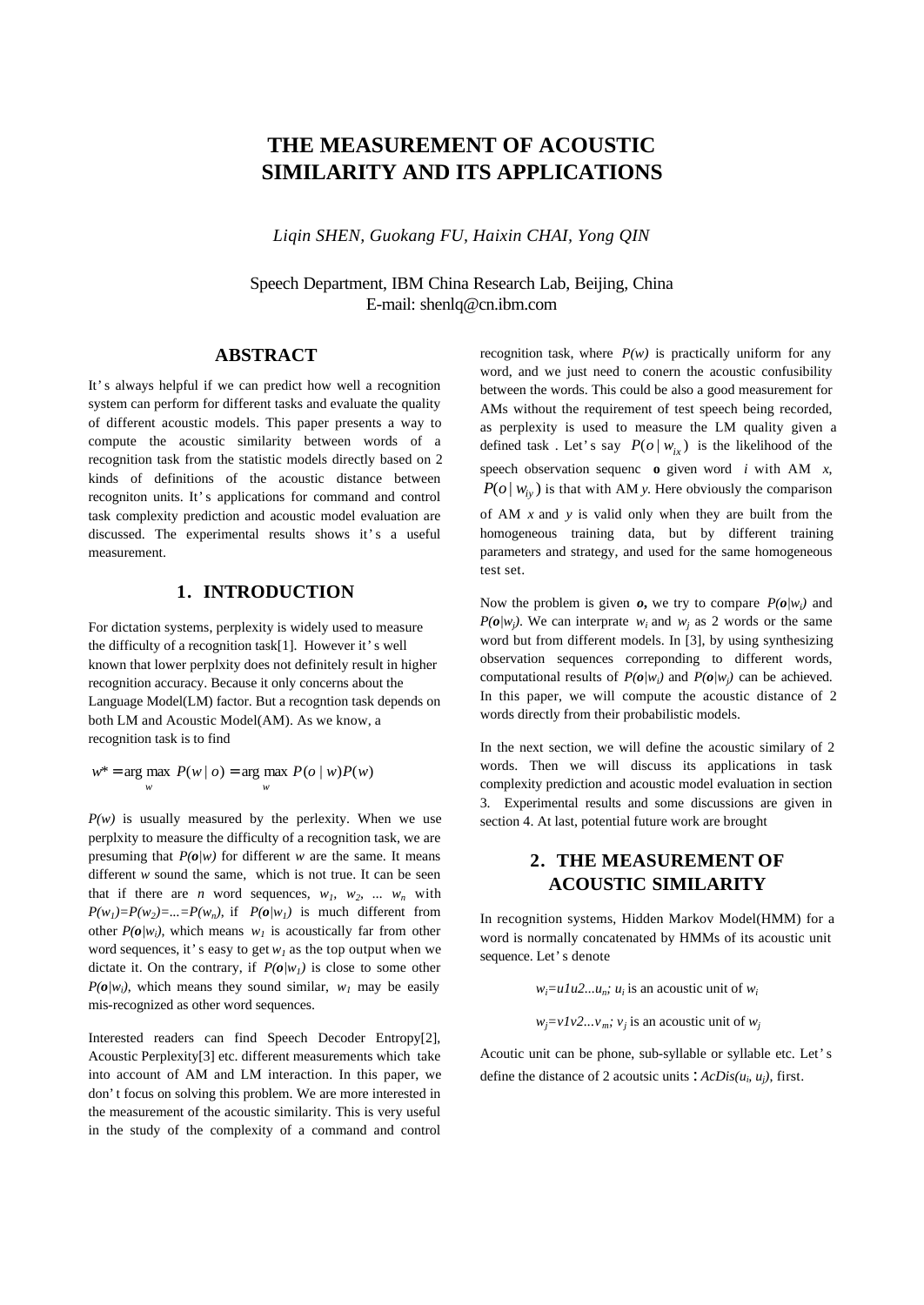## **2.1 The Acoustic Distance Of 2 Acoustic Units**

Different definitions of the model distances between recognition units can be used such as that used in speaker recognition technology[4].

We proposed layer based distance between phone units for context dependent acoustic models, where the disctance between the centralized distribution prots at the lowest level, to the context dependent phone units till at the top level the phone units are defined[5]. Here is a brief review of such definitions.

Context dependent acoustic models can be described as a layer based structure:

*PU(Phone Unit): CDPU1, CDPU2, …, CDPU<sup>p</sup>*

*CDPU(Context Dependent PU): c1Prot1+c2Prot2+…+ ckProt<sup>k</sup>*

*Prot(Prototyes): any centralized distributions*

Let's denote 2 phone units as:

$$
PUI = \{ CDPU1i \}, i = 1, ..., M
$$

$$
PU2 = \{ CDPU2j \}, j = 1, ..., N
$$

And the symmetric distance between  $PU_1$  and  $PU_2$  is

 $D(PU_1, PU_2) = 0.5(D(PU_1/PU_2) + D(PU_2/PU_1)$ 

 $D(PU_2/PU_1)$  is a directional distance from  $PU_1$  to  $PU_2$  and is defined as

$$
D(PU_2/PU_1) = \sum_i Prob(CDPU_1^i/PU_1) \bullet D(PU_2/CDPU_1^i)
$$

 $Prob(CDPU_1^i / PU_1)$  is the probability of the occurance of *CDPU*<sup> $i$ </sup> while *PU*<sub>*i*</sub> is present, i.e.

$$
Prob(CDPU_1^i / PU_1) = \sum \text{counts of Protsin } CDPU_1^i
$$
  
countsof Protsin  $PU_1$ 

 $D(PU_2 / CDPU_1^i)$  is the distance of the *i*th *CDPU* in  $PU_1$  to  $PU_2$ and is defined as the weighted summation of the distance of *CDPU*<sup> $i$ </sup> to each *CDPU* in *PU*<sub>2</sub>, i.e.

$$
D(PU_2 / CDPU_1^i) = \sum_j \text{Prob}(CDPU_2^j / PU_2) \cdot D(CDPU_2^j / CDPU_1^i)
$$

 $D(CDPU_2^j / CDPU_1^i)$  can be derived from the distances from prototypes, i.e.

$$
D(CDPU_2^j / CDPU_1^i) = \sum_{n=1,\dots,N} (k_1^i)^n \sum_{m=1,\dots,M} (k_2^j)^m D((Pw t_2^j)^m, (Pw t_1^j)^n)
$$

N is the number of prototypes of  $CDPU_1^i$ , M is that of

*CDPU*<sub>2</sub><sup>*j*</sup> .  $(k_1^i)^n$  is the weight of the *n*th prototypes in *CDPU*<sup>*i*</sup><sub>1</sub>, similar for  $(k_2^j)^m$ . And the likelihood distance can be used for the distance between the centralizing distributed prototypes,

such as Gaussian ones, for  $D((P \omega t_2^j)^m, (P \omega t_1^i)^n)$ 

For Chinese, as the language is syllable based, we can use syllable as an acoutic unit for  $AcDis(u_i, u_j)$  computing. With a large amount of AM training data, we use syllables as recognition words and remove all LM effects when decoding. Then we trained a syllable-based confusion matrix from these decoded training data. The matrix contains the count of each syllable  $u_i$  being mis-recognized as another syllable  $u_j$ , which is *cfscount*( $u_i$ ,  $u_j$ ), and the tatal number of syllable  $u_i$  in the training data *total(u<sup>i</sup> )*. From the matrix, the probability of one syllable being mis-recognized as another one,  $cfs(u_i, u_j)$ , can be computed as:

$$
cfs(u_i, u_j) = \frac{cfscount(u_i, u_j)}{tata(u_i)}.
$$

And we define  $AcDis(u_i, u_j) = 1$ -  $conf(u_i, u_j)$ . The details can be found in [6].

### **2.2 The Acoustic Distance Of 2 Words**

We define the acoustic distance of 2 words  $AcDis(w_i, w_j)$  as

$$
ACDis(w_i, w_j) = \frac{InsDis(w_i, w_j) + DelDis(w_i, w_j) + SubDis(w_i, w_j)}{MaxDis(w_i, w_j)} (1)
$$

where *InsDis(.), DelDis(.)* and *SubDis(.)* are insertion, deletion and substitution distances for acoustic units separately. The substitution distance of an acoustic unit pair can be obtained with either method described in 2.1. For insertion and deletion distances, let's see an example for futher consideration: now we have 3 words donated as

$$
w_1 = u_1 u_2, w_2 = u_1' u_2', w_3 = u_1' u_2'
$$

If *AcDis(u1,u1')* and *AcDis(u1, u1'')* are equal to 1, and it's the same for *AcDis(u2,u2')* and *AcDis(u2, u2'')*, while *AcDis(u2, u1')* is close to 0, which is not the case for *AcDis(u2, u1'')*. Most likely  $w_l$  has more chance to be confused with  $w_2$  rather than  $w_3$ , especially when  $u_1$  and  $u_2$ <sup>'</sup> sound more like silence. But if we just simply set the insertion and deletion distance as 1, any insertion or deletion will result in larger word distance than substitutions. Then we may get  $ACDis(w_1, w_2) = AcDis(w_1, w_3)$ 

So Instead of setting the insertion and deletion distances to 1, we define them as the substitution distance of that inserted or deleted phone with the silence phone. i.e.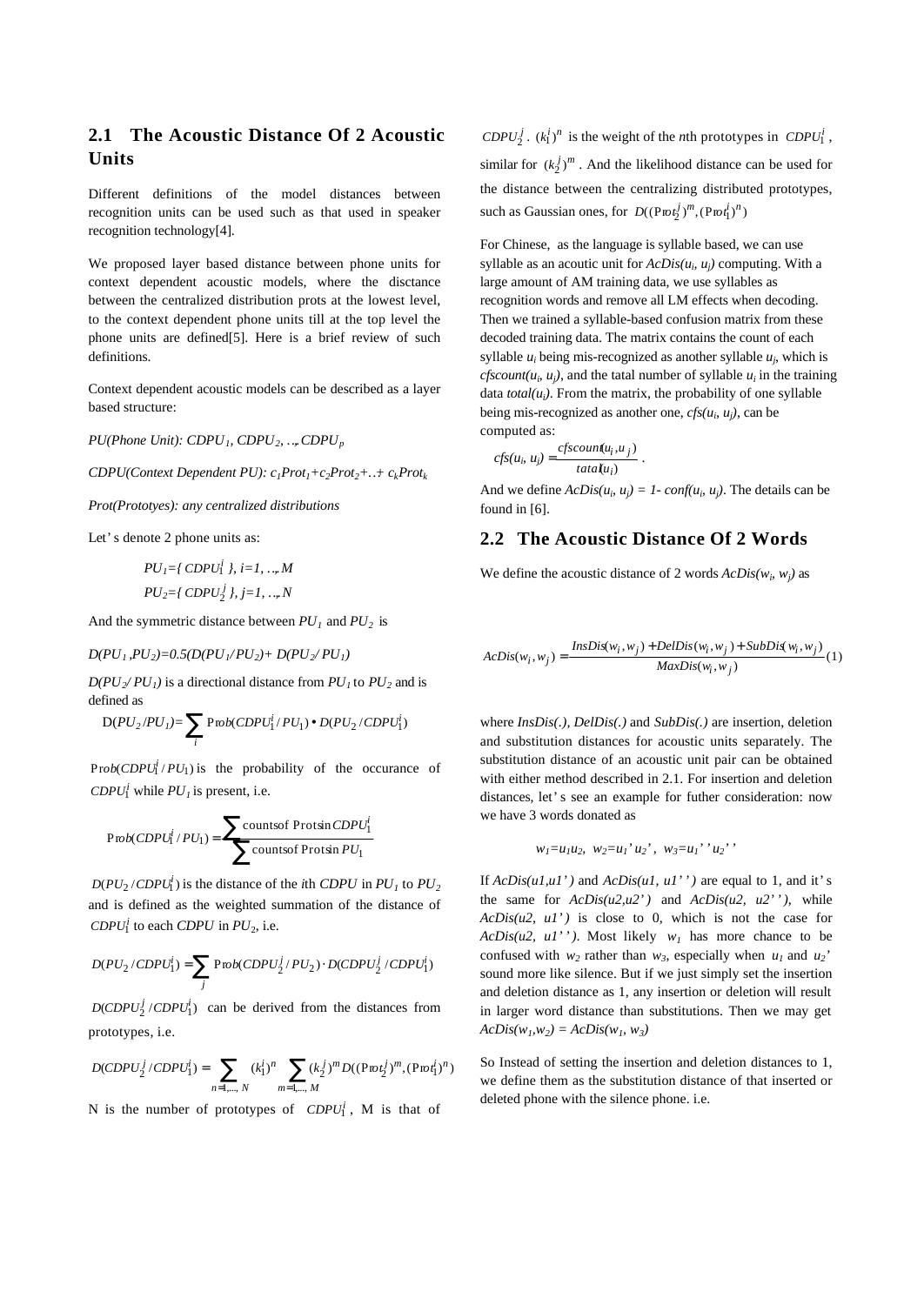$InsDis(u_i) = SubDis(u_i, sil_u)$  $DelDis(u_d) = SubDis(u_d, sil_u)$ 

where  $u_i$  is the inserted phone,  $u_d$  is a deleted phone,  $sil_u$  is the phone representing silence.

With the minimum word distance as the target, we use Viterbi algorithm[7] to find the best alignment of the phone units between 2 words.

### **3. THE APPLICATIONS OF ACOUSTIC SIMILARITY**

There are many cases when we have a new recognition task, we are not sure how better a recognition system can perform and if it can meet the requirement. The size of the task is a important hint. However the same size of tasks may result in much different performane. For example in Chinese, the recognition rate for 1000 stock names are much better than that for the same ammount of people's names. It turns out that another key factor is the acoutic similarity among the words in a recognition task. Now we will derive a computational measurement of the recognition complexity and use it to predict the performance of a recognition task.

## **3.1 Prediction Of A Command and Control Recognition Task Complexity**

Given an AM, for a recognition task *T* with *N* as its vocabulary size, let's denote *V* as the task vocabulary, and  $w_1, \dots, w_N \in V$ . It's quite natural to define the recognition complexity as:

$$
Comp(T) = 1 - \frac{1}{N(N-1)/2} \sum_{\substack{i=1...N \ j=i+1,...N}} AcDis(w_i, w_j)
$$

With this definition, you may find that the complexity for many recognition tasks are quite even. Actually, in a recognition task, no matter how a word is acoustically far away from others, as long as there is one word sounds closely to it, it can be easily decoded wrong into that word. So it may be more reasonable to define

$$
Comp(T) = 1 - \frac{1}{N} \sum_{w_i \in V} \min_{\substack{w_j \in V \\ w_j \neq w_i}} (AcDis(w_i, w_j))
$$

However  $w_i$  is not necessarily mis-recognized into its closest word in the real case for many random factors. To be robust, *m* closest words are considered rather than only the closest one, and we chose *m* as the same value of the fast match short list which is widely used in recognition systems.

$$
Comp(T) = 1 - \frac{1}{N} \sum_{w_i \in V} (\frac{1}{m} \sum_{\substack{w_j \in SL\_V(w_i) \\ w_j \neq w_i}} AcDis(w_i, w_j))
$$
 (2)

where  $SL_V(w_i)$  is the set of the *m* closeset words to  $w_i$ .

 (2) is still debatable, for *m* is the upper boundary of the fast match short list. For those which are within the  $SL_{\mathcal{L}}(w_i)$  but still acoustically very far from  $w_i$ , they don't contribute to confuse the correct recognition but disturb *Comp(T)* somehow. A threshold  $\boldsymbol{q}$  can be applied to quantize those  $AcDis(w_i, w_j)$ which are larger than *q* to 1.

The error rate should be dependent on the *Comp(T)*, and irrelavant to the task size ideally. The fact of larger task size normally results in higher error rate is because the larger a task size is, the more possibility to have more confused words in the short list, and get higher task complexity *Comp(T)*. With a good amount of test sets, we can derive a curve of the function of the recognition error rate vs. the task complexity.

### **3.2 Evaluation Of The Quality Of Acoustic Models(AM)**

When we have different LMs, we usually use the perplexities of a given test corpus to measure which one is better. To measure AM is much more complicated, because it depends on what training data are used and what a recognition task is for etc. A better AM for a desktop task is obviously not necessarily better than its inferior for a telephony task. However we can still use *Comp(T)* defined in (2) to guide our AM training process, where the training and target task data are from the homogeneous channels.

Many parameters could be tuned in AM training process. To test these AMs obtained with these different parameters, a large ammount of recordings need to be collected and decoding will be performed on them. Actually we can compute *Comp(T)* for a given vocabulary, which has a good acoustic unit coverage, with these different models. Different models will have different  $AcDis(u_i, u_j)$  thus different  $AcDis(w_i, w_j)$  for the same pair of  $(w_i, w_j)$ . The less *Comp(T)* for a AM, the better this AM.

#### **4. EXPERIMENTS AND DISCUSSIONS**

More focus are put into the relationship between the task complexity vs. the recognition error rate when we perform experiments.

In real case, we presume a task vocabulary $(V)$  is the same as the test one(let's denoted as *T\_V*), because all the words in the task have the equal chance to be used by users. But in expriments, we don't have enough recordings if we want to test how the task complexity is related to the error rate for a large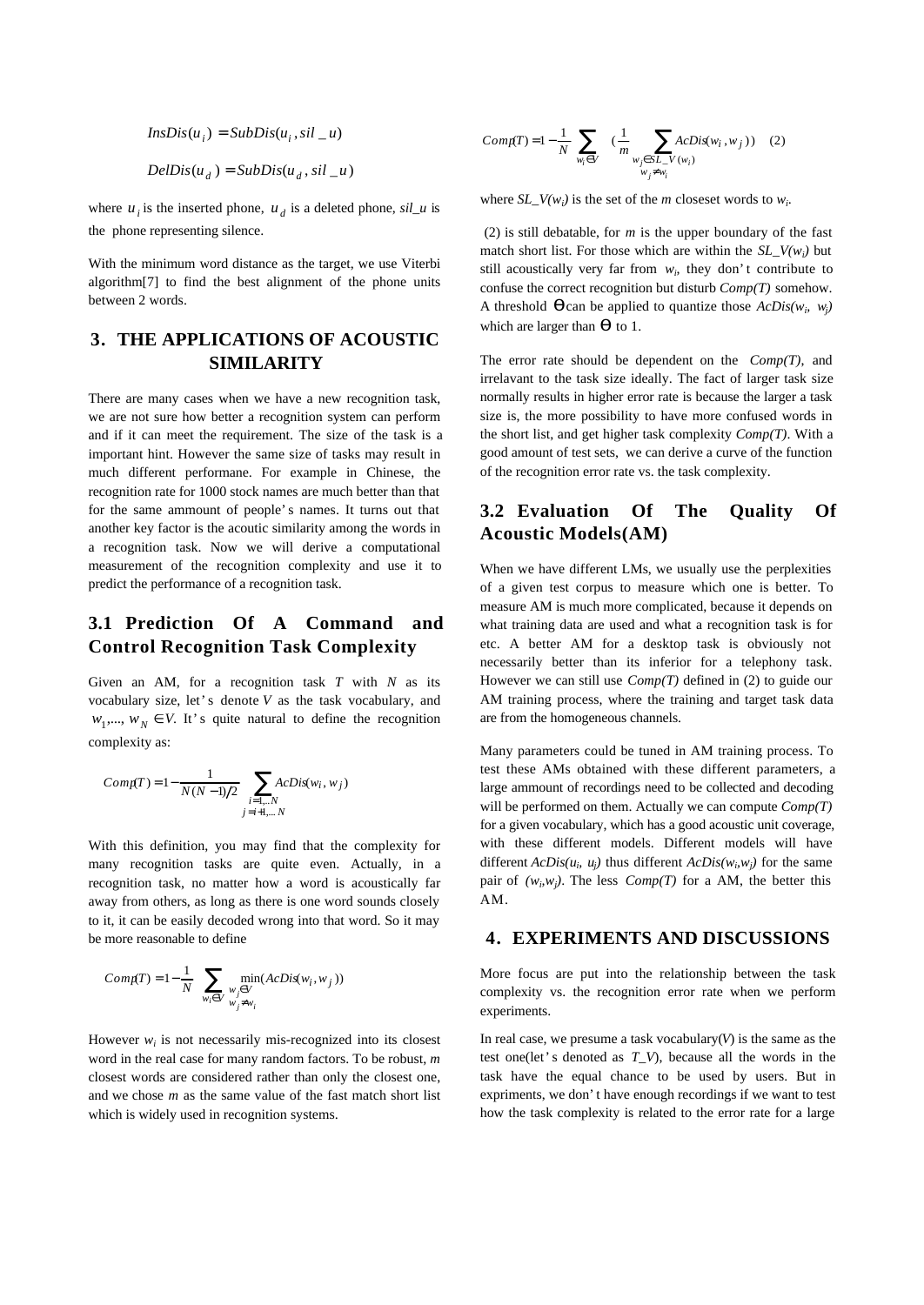task. So we designed 3 different task sizes, while used the same test recordings for our test.

The recordings of *T\_V* is a subset of *V*. Here we chose 10 speakers, 15 utterances per speaker. 150 words in these utterances. And the 3 different tasks(*V*) are:

- *VA*: 300 words
- *V<sub>B</sub>*: 1000 words
- *VC*: 3000 words

It can be seen that besides 150 test words which belong to *T\_V*, no matter how other words (*V* - *T\_V*) are confused with each other, they will not influence the error rate given the defined test set. So  $w_i \in V$  in (2) need to be modified as  $w_i \in T_V$  when  $T_V \neq V$ . In order to make sure we cover most task complexity range during the test, for each word in *T\_V*, we chose different words with different distances from large to small to that word to compose tasks(i.e. *V*) with different complexities.

Let's investigate the exprimental results for these 3 tasks.

Table 1-3 and corresponding Fig. 1-3 are the numeric results and plots of the experiments repectively.

Note that for all Tables below, *Comp(T)\*=Comp(T) \* 1000*

Table 1. Experimental results for task *VA.*

| $Comp(T)^*$                                  |  | 96.8 | 97.4 | 101.3 |  |  |  |  |
|----------------------------------------------|--|------|------|-------|--|--|--|--|
| Errors                                       |  |      |      |       |  |  |  |  |
| Table 2. Experimental results for task $V_p$ |  |      |      |       |  |  |  |  |

| Comp(T)   120.   164.   17   171.   174.  <br>$\ast$ |  |  |  |  |  | 185. | 231. |  |
|------------------------------------------------------|--|--|--|--|--|------|------|--|
| Errors                                               |  |  |  |  |  |      |      |  |
| Table 3. Experimental results for task $V_c$         |  |  |  |  |  |      |      |  |

| Comp(T)   214.5   293.9   296.2   304.5   310.5   348.9 |  |  |  |
|---------------------------------------------------------|--|--|--|
| Errors                                                  |  |  |  |









It can be seen that for the same task, the error rate goes up almost consistently with the task complexity. As we analyzed in the 3rd section, this trend proves the definition of the task complexity is reasonable.

However, we didn't get the conclusion that the error rate is related to the task complexity and irrelevant to the task size. The reason is very complicated. Actually the error rate is very related to the test recordings we are using. For a word, even there are a lot of confusing words in the task, if the recording for this word is perfectly spoken by a speaker which has a good match to the AM, it could be recognized correctly. For another word which is on the contratry, it could be recognized wrong if it is spoken by a bad speaker. So the task complexity will not have the direct relationship to the error rate in different tasks when the acoustic distances for the test words have different distributions in different tasks. However the same distance distribution for the test words is not guaranteed in the horizontal comparisons among tasks. While within the same task, we chose out-of-test words for each in-test word with the same acoustic distance trend, so the vertical comparison is consistent for each word, thus for different task complexities, and we got what can prove our definitions.

In summary, to get a statistically correct conclusion, we need a large amount of test data rather than every word in *T\_V* is spoken once by one speaker, same as the real case where each word could be spoken by many speakers. But the vertical comparisons prove the task complexity definition based on the acoustic similarity can be a quantitative meausrement